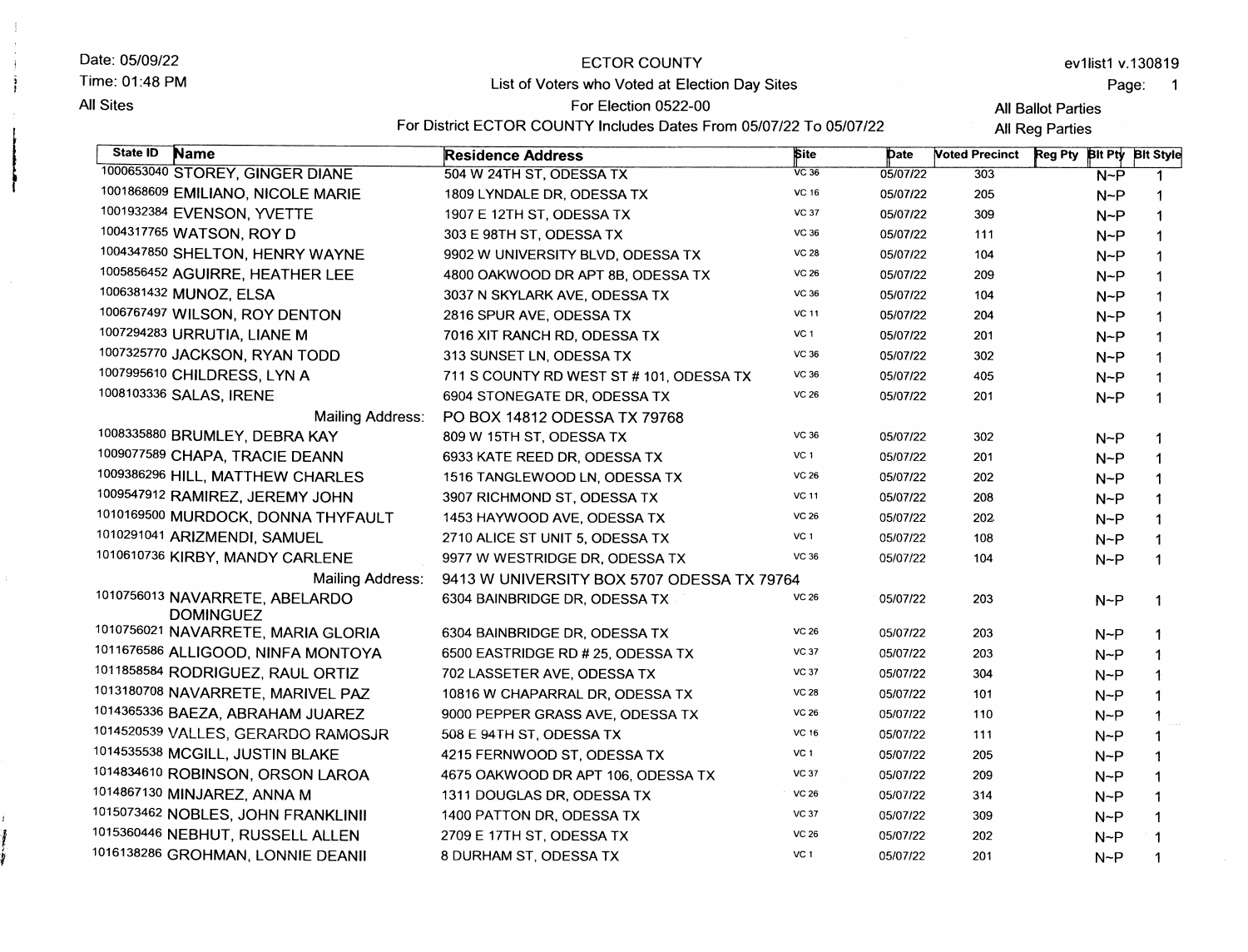#### Date: 05/09/22 Time:01:48 PM

**All Sites** 

÷  $\mathcal{L}$ 

 $\mathcal{L}$ 

## ECTOR COUNTY List of Voters who Voted at Election Day Sites

Page: 2

**All Ballot Parties** 

For Election O522-OO For District ECTOR COUNTY Includes Dates From 05/07/22 To 05/07/22

**All Reg Parties** 

| State ID<br>Name                      | <b>Residence Address</b>           | <b>Site</b>     | Date     | <b>Voted Precinct</b> | Reg Pty Bit Pty Bit Style |              |
|---------------------------------------|------------------------------------|-----------------|----------|-----------------------|---------------------------|--------------|
| 1016923873 SIMS, BARRY LEE            | 2902 DAWN AVE, ODESSA TX           | $VC$ 26         | 05/07/22 | 204                   | $N-P$                     | 1            |
| 1017158193 LOMAS, MARIBEL             | 11310 W 63RD ST APT A, ODESSA TX   | VC 26           | 05/07/22 | 101                   | $N-P$                     | 1            |
| 1017213714 ATKINS, MICHAEL ROBIN      | 604 E 55TH ST, ODESSA TX           | <b>VC 37</b>    | 05/07/22 | 314                   | $N-P$                     | 1            |
| 1017246728 WILLIAMS, KAREN WALLACE    | 30 CASTLE OAKS DR, ODESSA TX       | VC <sub>1</sub> | 05/07/22 | 201                   | $N-P$                     | 1            |
| 1018619829 HOOK, JASON DANIEL         | 607 RAINBOW CT, ODESSA TX          | VC 16           | 05/07/22 | 111                   | $N-P$                     | $\mathbf 1$  |
| 1018723325 JARAMILLO, DANIEL OSCARJR  | 1224 HONEYSUCKLE AVE, ODESSA TX    | <b>VC 41</b>    | 05/07/22 | 403                   | $N-P$                     | $\mathbf 1$  |
| 1018952814 MUNIZ, DANIEL BARRERA      | 9840 S CARPENTER AVE, ODESSA TX    | VC 33           | 05/07/22 | 409                   | $N-P$                     | $\mathbf 1$  |
| <b>Mailing Address:</b>               | P O BOX 2687 ODESSA TX 79760       |                 |          |                       |                           |              |
| 1019053366 MCDONALD, THEODORE CHARLEY | 9303 SEDONA AVE, ODESSA TX         | <b>VC 16</b>    | 05/07/22 | 111                   | $N-P$                     | 1            |
| 1019096755 STAUFFER, RITA JANE        | 4661 VALLEYBROOK LN, ODESSA TX     | <b>VC 26</b>    | 05/07/22 | 209                   | $N-P$                     | 1            |
| 1019096874 STAUFFER, JOSEPH MICHAEL   | 4661 VALLEYBROOK LN, ODESSA TX     | <b>VC 26</b>    | 05/07/22 | 209                   | $N-P$                     | 1            |
| 1019107293 BIRDEN, JARRID HEATH       | 217 S HENDRICKSON ST, GOLDSMITH TX | VC 36           | 05/07/22 | 109                   | $N-P$                     | $\mathbf{1}$ |
| <b>Mailing Address:</b>               | PO BOX 434 GOLDSMITH TX 79741      |                 |          |                       |                           |              |
| 1019109184 STEVENS, BRANDON CRAIG     | 2602 SPUR AVE, ODESSA TX           | VC 1            | 05/07/22 | 202                   | $N-P$                     | 1            |
| 1019258980 SALGADO, NEFTALI           | 402 E 52ND ST, ODESSA TX           | <b>VC 37</b>    | 05/07/22 | 314                   | $N-P$                     | 1            |
| 1019306430 URRUTIA, PHILLIP JOSEPH    | 7016 XIT RANCH RD, ODESSA TX       | VC 1            | 05/07/22 | 201                   | $N-P$                     | 1            |
| 1020147739 RICKMAN, CONNIE JEAN       | 256 E ANTIGUA DR, ODESSA TX        | <b>VC 33</b>    | 05/07/22 | 409                   | $N-P$                     | 1            |
| 1020875005 MCINTYRE, TERRY FAY        | 511 E SCHIRRA DR, ODESSA TX        | <b>VC 37</b>    | 05/07/22 | 409                   | $N-P$                     | 1            |
| 1021035961 LOONEY, MATTLIN COY        | 7204 RAPHAEL ST, ODESSA TX         | <b>VC 41</b>    | 05/07/22 | 201                   | $N-P$                     | 1            |
| 1021248952 JOHNSON, DONNA CATHRYN     | 1810 CANAL ST, ODESSA TX           | <b>VC 26</b>    | 05/07/22 | 110                   | $N-P$                     | $\mathbf 1$  |
| 1021461281 ROSSELL, SCOTT ALLEN       | 74 SHILOH RD, ODESSA TX            | VC <sub>1</sub> | 05/07/22 | 203                   | $N-P$                     | 1            |
| 1022234141 ADAMS, KYLE BRADY          | 9132 LAMAR AVE, ODESSA TX          | VC 16           | 05/07/22 | 111                   | $N-P$                     | 1            |
| 1022308270 DOLLOFF, HEATHER VICTORIA  | 1408 NABORS LN, ODESSA TX          | <b>VC 37</b>    | 05/07/22 | 312                   | $N-P$                     | 1            |
| 1022441856 COOPER, CHARLES ZACK       | 9106 PEPPER GRASS AVE, ODESSA TX   | <b>VC 16</b>    | 05/07/22 | 110                   | $N-P$                     | 1            |
| 1022451218 HINOJOS, FABIAN ESPARZA    | 5205 CONLEY PL, ODESSA TX          | <b>VC 11</b>    | 05/07/22 | 208                   | $N-P$                     | 1            |
| 1022493014 REYES, GILBERT ORTIZ       | 10076 W WESTLAND DR, ODESSA TX     | <b>VC 37</b>    | 05/07/22 | 104                   | $N-P$                     | 1            |
| 1022693094 LONG, ELIZABETH ESTHER     | 8822 HEATHER LN, ODESSA TX         | VC 16           | 05/07/22 | 108                   | $N-P$                     | 1            |
| Mailing Address:                      | 82 AUGUSTINE CT. ODESSA TX 79765   |                 |          |                       |                           |              |
| 1022709220 LONG, RICHARD VINCENT      | 8822 HEATHER LN, ODESSA TX         | VC 16           | 05/07/22 | 108                   | $N-P$                     | 1            |
| 1022739505 GROENING, WILLIAM ROSS     | 6978 CIRCLE CROSS RD, ODESSA TX    | VC 1            | 05/07/22 | 201                   | $N-P$                     | 1            |
| 1022862458 JENKINS, HARRY C           | 30 LAFAYETTE PL, ODESSA TX         | <b>VC 26</b>    | 05/07/22 | 208                   | $N-P$                     | $\mathbf 1$  |
| 1022971916 JENKINS, PAMELA A          | 30 LAFAYETTE PL, ODESSA TX         | <b>VC 26</b>    | 05/07/22 | 208                   | $N-P$                     | 1            |
| 1023001636 ORTIZ, MARIVEL AVILA       | 1812 CANAL ST, ODESSA TX           | <b>VC 26</b>    | 05/07/22 | 110                   | $N-P$                     | $\mathbf 1$  |
| 1023047856 PHILLIPS, LAWRENCE CARL    | 2620 W YUKON RD APT B, ODESSA TX   | VC 16           | 05/07/22 | 108                   | $N-P$                     | 1            |
| 1023408382 TRAMMELL, EMILEE LAUREN    | 3713 SPRINGDALE DR, ODESSA TX      | <b>VC 11</b>    | 05/07/22 | 204                   | $N-P$                     | 1            |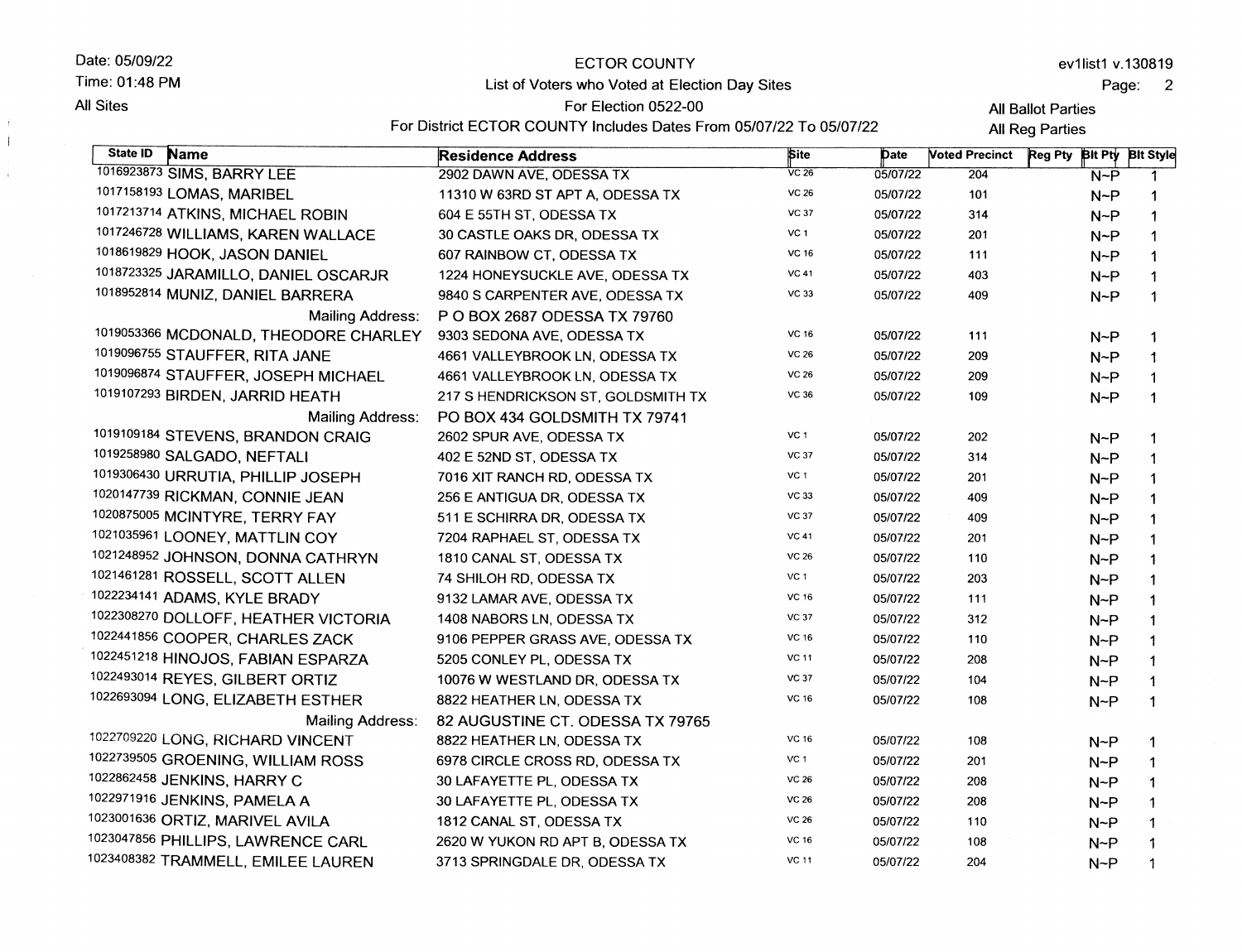Date: 05/09/22 Time:01:48 PM **All Sites** 

#### ECTOR COUNTY

### List of Voters who Voted at Election Day Sites

#### For Election O522-OO

For District ECTOR COUNTY Includes Dates From 05/07/22 To 05/07/22

All Ballot Parties **All Reg Parties** 

| State <b>ID</b><br><b>Name</b>      | <b>Residence Address</b>           | Site            | Date     | <b>Noted Precinct</b> | Reg Pty Bit Pty Bit Style |              |
|-------------------------------------|------------------------------------|-----------------|----------|-----------------------|---------------------------|--------------|
| 1024039282 OGDEN, KRISTY LYNN       | 1406 E 36TH ST, ODESSA TX          | $\sqrt{C}$ 37   | 05/07/22 | 308                   | $N-P$                     | $\mathbf{1}$ |
| 1024311446 BURKS, FLOYD ALLEN       | 4124 E GOLDENROD DR, GARDENDALE TX | <b>VC 16</b>    | 05/07/22 | 207                   | $N-P$                     | 1            |
| 1025281606 STEEL, VICKI LYNN        | 1501 FARGO AVE, ODESSA TX          | <b>VC 11</b>    | 05/07/22 | 202                   | $N-P$                     | 1            |
| 1025299975 STEEL, ALAN PAGE         | 1501 FARGO AVE, ODESSA TX          | <b>VC 11</b>    | 05/07/22 | 202                   | $N-P$                     | 1            |
| 1025423225 KIDD, CRYSTAL ANN        | 6428 N SEWARD AVE, ODESSA TX       | <b>VC 36</b>    | 05/07/22 | 101                   | $N-P$                     | $\mathbf 1$  |
| 1025751489 HICKS, CHAD MERRILL      | 9900 DUBLIN AVE, ODESSA TX         | VC 1            | 05/07/22 | 111                   | $N-P$                     | 1            |
| 1026652737 BREWER, SHEILA ANN       | 3710 OAKRIDGE DR, ODESSA TX        | <b>VC 11</b>    | 05/07/22 | 203                   | $N-P$                     | 1            |
| 1026655509 BREWER, CARL WAYNE       | 3710 OAKRIDGE DR, ODESSA TX        | <b>VC 11</b>    | 05/07/22 | 203                   | $N-P$                     | $\mathbf{1}$ |
| 1028088289 SHREVES, LARRY SHAWN     | 6205 MECCA ST, ODESSA TX           | <b>VC 26</b>    | 05/07/22 | 203                   | $N-P$                     | 1            |
| 1030622313 CRAIG, GLORIA LEEMAE     | 7216 W DUNN ST, ODESSA TX          | <b>VC 28</b>    | 05/07/22 | 407                   | $N-P$                     | $\mathbf{1}$ |
| 1030788012 BOATRIGHT, ELI DAVIN     | 5820 N HALL AVE, ODESSA TX         | <b>VC 36</b>    | 05/07/22 | 101                   | $N-P$                     | 1            |
| 1031178944 GALLION, PENNY ALLISON   | 7601 OXWICH ST, ODESSA TX          | VC 1            | 05/07/22 | 201                   | $N-P$                     | $\mathbf 1$  |
| 1031187333 GALLION, AUDWIN ALLEN    | 7601 OXWICH ST, ODESSA TX          | VC <sub>1</sub> | 05/07/22 | 201                   | $N-P$                     | 1            |
| 1031193645 BARTLETT, LEIGH ANN      | 4252 BAY OAKS DR, ODESSA TX        | <b>VC 26</b>    | 05/07/22 | 204                   | $N-P$                     | 1            |
| 1031332974 VALDERAZ, SANDRA LOPEZ   | 9120 PEPPER GRASS AVE, ODESSA TX   | <b>VC 36</b>    | 05/07/22 | 110                   | $N-P$                     | 1            |
| 1031576949 REZNIK, MIKALA DAWN      | 1509 ENGLEWOOD LN, ODESSA TX       | <b>VC 26</b>    | 05/07/22 | 202                   | $N-P$                     | 1            |
| 1034723293 PETR, CHRISTOPHER PAUL   | 7000 STONEGATE DR, ODESSA TX       | VC 1            | 05/07/22 | 201                   | $N-P$                     | 1            |
| 1034819917 DUKE, CANDY MARIE        | 4654 VALLEYBROOK LN, ODESSA TX     | <b>VC 26</b>    | 05/07/22 | 209                   | $N-P$                     | 1            |
| 1034884598 WAY, GREGORY DALE        | 14780 S QUARTZ AVE, ODESSA TX      | VC 33           | 05/07/22 | 404                   | $N-P$                     | 1            |
| Mailing Address:                    | PO BOX 2044 ODESSA TX 79760        |                 |          |                       |                           |              |
| 1038777185 WILCOX, CASSANDRA NICOLE | 4012 LAKESIDE DR, ODESSA TX        | <b>VC 26</b>    | 05/07/22 | 203                   | $N-P$                     | 1            |
| 1039232181 TICER, KERRY WAYNE       | 1801 CAJUN ST, ODESSA TX           | VC 26           | 05/07/22 | 110                   | $N-P$                     | 1            |
| 1039416771 TICER, KRISTI YVONNE     | 1801 CAJUN ST, ODESSA TX           | <b>VC 26</b>    | 05/07/22 | 110                   | $N-P$                     |              |
| 1039833394 URANGA, EDITH            | 2401 W 12TH ST, ODESSA TX          | VC 36           | 05/07/22 | 406                   | $N-P$                     | 1            |
| 1042149122 BENCOMO, JOHNNY ROBERT   | 1230 N CANYON AVE, ODESSA TX       | <b>VC 36</b>    | 05/07/22 | 407                   | $N-P$                     | 1            |
| 1042332178 KUBACAK, STEPHANIE A     | 721 W 87TH ST, ODESSA TX           | VC 1            | 05/07/22 | 108                   | $N-P$                     | 1            |
| 1042467523 GARCIA, ROBERT L         | 4037 LAKESIDE DR, ODESSA TX        | VC 26           | 05/07/22 | 203                   | $N-P$                     | 1            |
| 1045621424 WINSTEAD, SANDRA KAY     | 9947 W PALOMINO DR, ODESSA TX      | <b>VC 28</b>    | 05/07/22 | 104                   | $N-P$                     | 1            |
| 1046059631 BROWN, STEPHANIE DIANNE  | 2620 BUCHANAN AVE, ODESSA TX       | VC 36           | 05/07/22 | 303                   | $N-P$                     | 1            |
| 1046582601 BROWNLEE, PAULA B        | 8844 HEATHER LN, ODESSA TX         | <b>VC 16</b>    | 05/07/22 | 108                   | $N-P$                     | 1            |
| 1048035005 COSPER, DEANA MARIE      | 117 CONLEY PL, ODESSA TX           | <b>VC 11</b>    | 05/07/22 | 208                   | $N-P$                     | 1            |
| 1050591688 CURRY, DIANA LEE         | 2110 W YUKON RD, ODESSA TX         | <b>VC 16</b>    | 05/07/22 | 108                   | $N-P$                     | 1            |
| 1050803186 PALMER, JAMES ROBERT     | 4005 NEW ORLEANS DR, ODESSA TX     | <b>VC 11</b>    | 05/07/22 | 208                   | $N-P$                     | 1            |
| 1051581311 BROOKS, GARY F           | 3740 BLOSSOM LN, ODESSA TX         | <b>VC 26</b>    | 05/07/22 | 204                   | $N-P$                     | 1            |
|                                     |                                    |                 |          |                       |                           |              |

ev1list1 v.130819

Page: <sup>3</sup>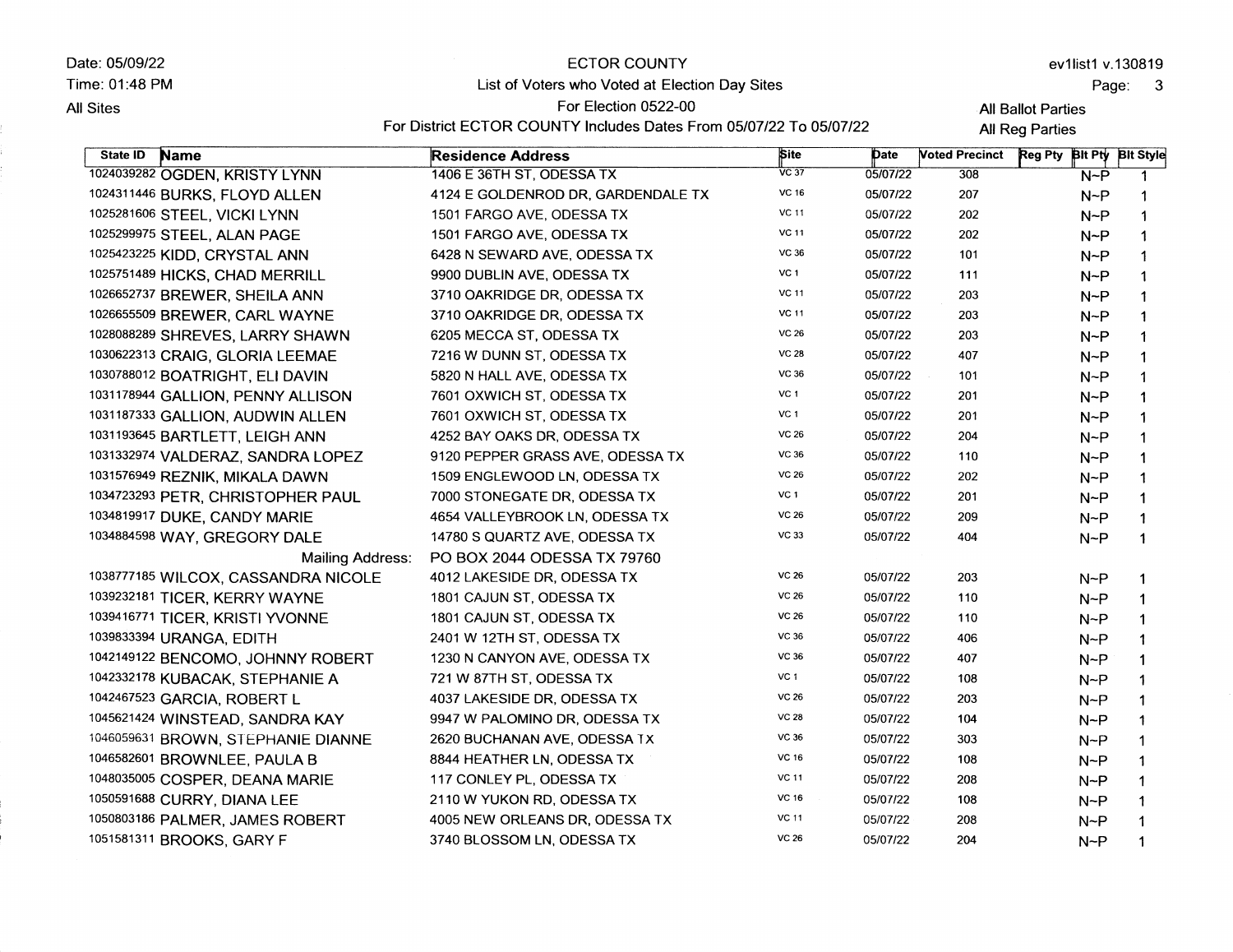| Date: 05/09/22 |  |  |
|----------------|--|--|
|----------------|--|--|

**All Sites** 

Time: 01:48 PM

# **ECTOR COUNTY** List of Voters who Voted at Election Day Sites

### Page: 4

**All Ballot Parties** 

For Election 0522-00 For District ECTOR COUNTY Includes Dates From 05/07/22 To 05/07/22

All Reg Parties

| State ID<br><b>Name</b>               | <b>Residence Address</b>              | Site              | Date     | <b>Noted Precinct</b> | <b>Reg Pty</b> | Bit Pty Bit Style |
|---------------------------------------|---------------------------------------|-------------------|----------|-----------------------|----------------|-------------------|
| 1056182276 LOONEY, DONNA SUE          | 17010 N AZALEA AVE, GARDENDALE TX     | $\overline{VC}$ 1 | 05/07/22 | 207                   | $N-P$          |                   |
| Mailing Address:                      | PO BOX 586 GARDENDALE TX 79758        |                   |          |                       |                |                   |
| 1056182305 LOONEY, DERRICK WAYNE      | 17010 N AZALEA AVE, GARDENDALE TX     | VC <sub>1</sub>   | 05/07/22 | 207                   | $N-P$          | $\mathbf{1}$      |
| <b>Mailing Address:</b>               | PO BOX 586 GARDENDALE TX 79758        |                   |          |                       |                |                   |
| 1056194241 PARKER, STEVE FOSTER       | 9501 W 42ND ST, ODESSA TX             | <b>VC 28</b>      | 05/07/22 | 104                   | $N-P$          | $\mathbf 1$       |
| <b>Mailing Address:</b>               | 9501 W 42ND ST ODESSA TX 79764        |                   |          |                       |                |                   |
| 1056354705 HOOK, MELISSA LEANNE       | 607 RAINBOW CT, ODESSA TX             | <b>VC 16</b>      | 05/07/22 | 111                   | $N-P$          | 1                 |
| 1056433498 DODD, BRYN NICOLE          | 1420 NABORS LN, ODESSA TX             | <b>VC 26</b>      | 05/07/22 | 312                   | $N-P$          | $\mathbf{1}$      |
| 1056464739 SMILEY, LAURA KRISTEN      | 4231 KIRKWOOD DR, ODESSA TX           | <b>VC 26</b>      | 05/07/22 | 203                   | $N-P$          | $\mathbf{1}$      |
| 1056616973 SMILEY, SCOTT HAROLD       | 4231 KIRKWOOD DR, ODESSA TX           | <b>VC 26</b>      | 05/07/22 | 203                   | $N-P$          | $\mathbf 1$       |
| 1056680114 MUNOZ, AUDRA RENEAU        | 2218 VENTURA AVE, ODESSA TX           | VC 36             | 05/07/22 | 301                   | $N-P$          | 1                 |
| 1056695287 HARRIS, DENISE USSERY      | 2217 HANLEY ST, ODESSA TX             | <b>VC 37</b>      | 05/07/22 | 208                   | $N-P$          | $\mathbf{1}$      |
| 1056763850 HILDMANN, CATHERINE JEANNE | 3800 MAPLE AVE, ODESSA TX             | <b>VC 11</b>      | 05/07/22 | 204                   | $N-P$          | $\mathbf 1$       |
| 1056764434 HILDMANN, KYLE ROBERT      | 3800 MAPLE AVE, ODESSA TX             | <b>VC 11</b>      | 05/07/22 | 204                   | $N-P$          | $\mathbf 1$       |
| 1056815915 MARTS, JAMES BENJAMIN      | 2803 HILLTOP DR, ODESSA TX            | <b>VC 11</b>      | 05/07/22 | 308                   | $N-P$          | $\mathbf 1$       |
| 1056982807 LEDBETTER, TERA NICOLE     | 1731 W 25TH ST, ODESSA TX             | VC 36             | 05/07/22 | 301                   | $N-P$          | $\mathbf 1$       |
| 1057002702 CABALLERO, VIRGINIA        | 3917 FIRENZE ST, ODESSA TX            | <b>VC 26</b>      | 05/07/22 | 201                   | $N-P$          | $\mathbf 1$       |
| 1057587973 RICHARDSON, STEVEN JAWAUN  | 3112 BOTTICELLI AVE, ODESSA TX        | VC <sub>1</sub>   | 05/07/22 | 201                   | $N-P$          | $\mathbf{1}$      |
| 1057871847 KENNEDY, EVELYN I          | 3517 BOULDER AVE, ODESSA TX           | <b>VC 16</b>      | 05/07/22 | 204                   | $N-P$          | $\mathbf 1$       |
| 1057942883 RYAN, PAMELA KAY           | 4100 E 50TH ST # 305, ODESSA TX       | <b>VC 26</b>      | 05/07/22 | 206                   | $N-P$          | $\mathbf 1$       |
| 1058126840 RUSSELL, HEATHER LEIGH     | 2 SHILOH RD, ODESSA TX                | <b>VC 16</b>      | 05/07/22 | 203                   | $N-P$          | 1                 |
| 1058130033 WINDLE, AMANDA DIANE       | 2401 BOBWHITE DR, ODESSA TX           | <b>VC 26</b>      | 05/07/22 | 209                   | $N-P$          | 1                 |
| 1058148399 WATSON, NETTIE LAURA       | 16 LONG CHAMP CT, ODESSA TX           | VC <sub>1</sub>   | 05/07/22 | 203                   | $N-P$          | 1                 |
| 1058323006 PARKER, STEVEN DON         | 9500 N COUNTY RD WEST ST, ODESSA TX   | <b>VC 36</b>      | 05/07/22 | 108                   | $N-P$          | 1                 |
| 1058432287 CRAIG, TIFFANY BREANN      | 15530 N GARDENDALE AVE, GARDENDALE TX | VC <sub>1</sub>   | 05/07/22 | 207                   | $N-P$          | $\mathbf{1}$      |
| 1058454412 HINES, JAMES R             | 1414 E 7TH ST, ODESSA TX              | <b>VC 37</b>      | 05/07/22 | 412                   | $N-P$          | $\mathbf 1$       |
| Mailing Address:                      | 1524 E 8TH ST ODESSA TX 79761         |                   |          |                       |                |                   |
| 1058587342 BONE, CHRISTOPHER LYNN     | 1505 CUMBERLAND RD, ODESSA TX         | <b>VC 11</b>      | 05/07/22 | 202                   | $N-P$          | $\mathbf 1$       |
| 1058603443 PARKER, RACHEL LYNN        | 9500 N COUNTY RD WEST ST, ODESSA TX   | VC 36             | 05/07/22 | 108                   | $N-P$          | 1                 |
| 1058610665 YEAGER, KIMBERLY MARIE     | 6620 AMBER DR, ODESSA TX              | <b>VC 26</b>      | 05/07/22 | 203                   | $N-P$          | $\mathbf 1$       |
| 1058612544 CARPENTER, LESLIE DANIEL   | 2315 LADUE LN, ODESSA TX              | <b>VC 26</b>      | 05/07/22 | 203                   | $N-P$          | $\mathbf 1$       |
| 1058644380 BUSTAMANTE, JENNIFER       | 1601 PALO DURO DR, ODESSA TX          | <b>VC 26</b>      | 05/07/22 | 208                   | $N-P$          | $\mathbf{1}$      |
| 1058674697 GRIFFIN, CODY LAWRENCE     | 1624 ENGLEWOOD LN, ODESSA TX          | <b>VC 26</b>      | 05/07/22 | 202                   | $N-P$          | $\mathbf 1$       |
| 1058684596 SMITH, RONALD DEVIN        | 128 CONLEY PL, ODESSA TX              | <b>VC 11</b>      | 05/07/22 | 208                   | $N^{-}P$       |                   |
|                                       |                                       |                   |          |                       |                |                   |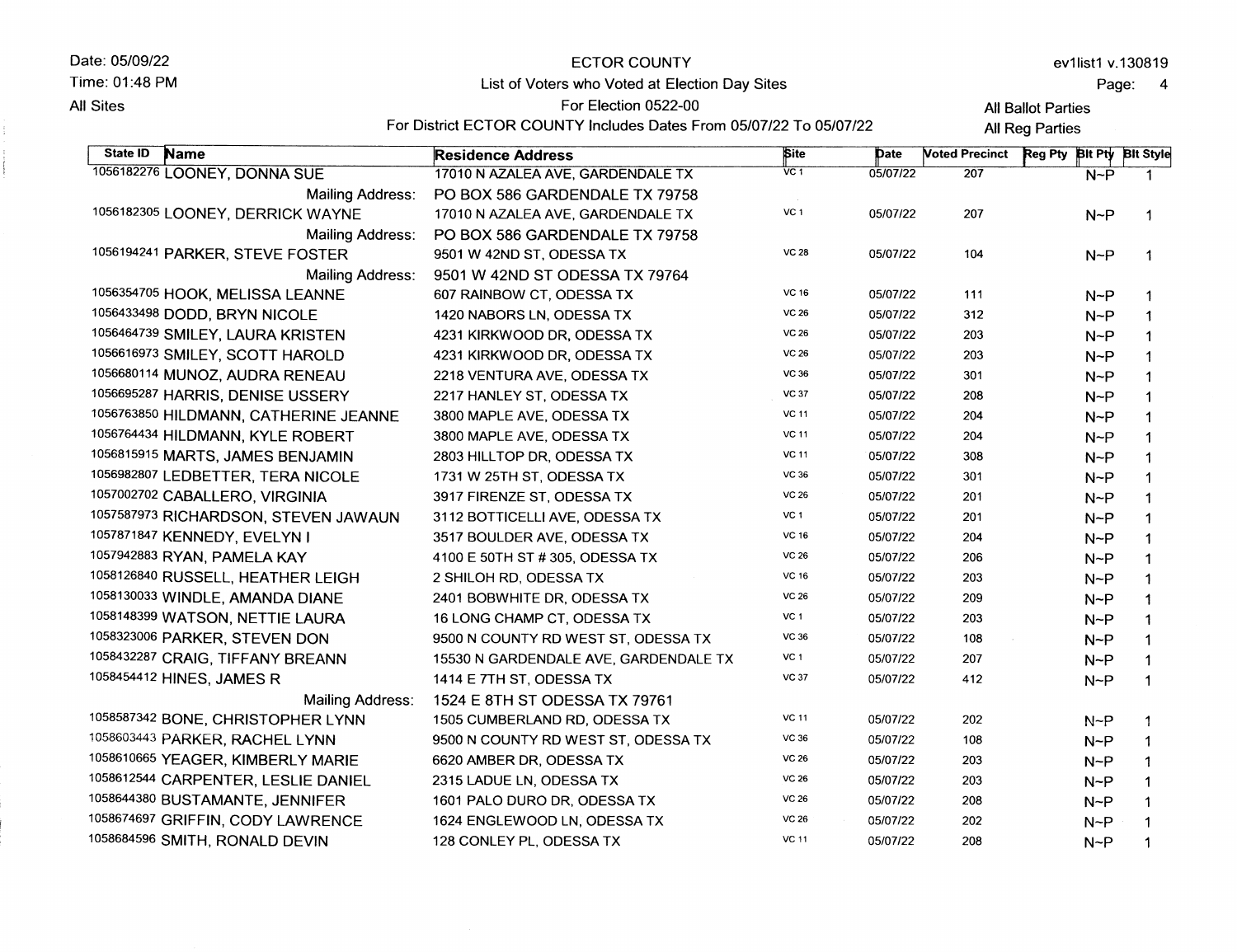| Date: 05/09/22<br>Time: 01:48 PM |                                                 | <b>ECTOR COUNTY</b>                                                |                 |          |                       |                           |            | ev1list1 v.130819 |
|----------------------------------|-------------------------------------------------|--------------------------------------------------------------------|-----------------|----------|-----------------------|---------------------------|------------|-------------------|
|                                  |                                                 | List of Voters who Voted at Election Day Sites                     |                 |          | Page:<br>- 5          |                           |            |                   |
| All Sites                        |                                                 | For Election 0522-00                                               |                 |          |                       | <b>All Ballot Parties</b> |            |                   |
|                                  |                                                 | For District ECTOR COUNTY Includes Dates From 05/07/22 To 05/07/22 |                 |          |                       | All Reg Parties           |            |                   |
| State ID                         | <b>Name</b>                                     | <b>Residence Address</b>                                           | <b>Site</b>     | Date     | <b>Voted Precinct</b> | Reg Pty Bit Pty Bit Style |            |                   |
|                                  | 1058698072 BOWEN, NAN HONOR                     | 2200 SANTA MONICA AVE, ODESSA TX                                   | $\sqrt{C}$ 36   | 05/07/22 | 301                   |                           | $N-P$      | $\mathbf 1$       |
|                                  | Mailing Address:                                | 7080 SLEEPY HOLLOW ODESSA TX 79762                                 |                 |          |                       |                           |            |                   |
|                                  | 1058717222 FRANCO, EDDIE                        | 8830 DOWNS DR, ODESSA TX                                           | <b>VC 37</b>    | 05/07/22 | 108                   |                           | $N-P$      | 1                 |
|                                  | 1058755054 GRAY, JULIE BETH                     | 4054 DUMONT DR, ODESSA TX                                          | VC <sub>1</sub> | 05/07/22 | 204                   |                           | $N-P$      | 1                 |
|                                  | 1058756434 BARRERA, ALEJANDRA ROBLES            | 322 DOUGLAS DR, ODESSA TX                                          | <b>VC 11</b>    | 05/07/22 | 310                   |                           | N~P        | $\mathbf{1}$      |
|                                  | 1058770890 YBARRA, TIBURCIO MIGUEL              | 1513 E EVERGLADE AVE, ODESSA TX                                    | <b>VC 26</b>    | 05/07/22 | 308                   |                           | $N-P$      | -1                |
|                                  | 1058782712 WILLIAMS, MARY MAHARG                | 15 PRESTWICK DR, ODESSA TX                                         | VC $1$          | 05/07/22 | 203                   |                           | $N-P$      | 1                 |
|                                  | 1058804646 CHASTAIN, ERRIN WEBB                 | 9 VISTA CREST CT, ODESSA TX                                        | <b>VC 26</b>    | 05/07/22 | 203                   |                           | $N-P$      | 1                 |
|                                  | 1058822146 MEYER, LINDA GLEATON                 | 9 CANDLELIGHT LN, ODESSA TX                                        | VC 1            | 05/07/22 | 201                   |                           | $N-P$      | $\mathbf{1}$      |
|                                  | 1058832398 WHIRLEY PEDERSEN, TIFFNEY<br>LANETTE | 34 WALLBROOK TRL, ODESSA TX                                        | <b>VC 26</b>    | 05/07/22 | 203                   |                           | $N-P$      | 1                 |
|                                  | 1058842930 HINDS, BETH LOUISE                   | 4817 N MOSS AVE, ODESSA TX                                         | VC 36           | 05/07/22 | 101                   |                           | $N-P$      | -1                |
|                                  | 1058856824 BACCUS, JACOB TYLER                  | 2111 WESTBROOK AVE, ODESSA TX                                      | <b>VC 26</b>    | 05/07/22 | 202                   |                           | $N-P$      | $\mathbf 1$       |
|                                  | 1058868108 NEBHUT, STEPHANIE L                  | 2709 E 17TH ST, ODESSA TX                                          | <b>VC 26</b>    | 05/07/22 | 202                   |                           | $N-P$      | $\mathbf 1$       |
|                                  | 1058881349 BLACK, BOBBIE RAYJR                  | 75 TWIN OAKS CIR, ODESSA TX                                        | <b>VC 37</b>    | 05/07/22 | 203                   |                           | $N-P$      | $\mathbf{1}$      |
|                                  | 1058887418 MORAN, ELIZABETH RAMIREZ             | 5302 E SAN BENITO DR, ODESSA TX                                    | VC 1            | 05/07/22 | 402                   |                           | $N-P$      | $\mathbf 1$       |
|                                  | 1058893817 PROCTOR, LINDA MAE                   | 8622 DUBLIN AVE, ODESSA TX                                         | <b>VC 16</b>    | 05/07/22 | 110                   |                           | $N-P$      | $\mathbf 1$       |
|                                  | 1058922582 WOOD, WILLIAM VAN                    | 3406 BOULDER AVE, ODESSA TX                                        | <b>VC 11</b>    | 05/07/22 | 204                   |                           | $N-P$      | 1                 |
|                                  | 1058942402 LINDNER, TOD                         | 4002 FIRENZE ST, ODESSA TX                                         | VC 1            | 05/07/22 | 201                   |                           | $N-P$      | 1                 |
|                                  | 1058966131 WALKER, VERONICA                     | 4231 CANDY LN, ODESSA TX                                           | <b>VC 37</b>    | 05/07/22 | 204                   |                           | $N-P$      | 1                 |
|                                  | 1058966545 WOOD, COLLEEN ANN                    | 3406 BOULDER AVE, ODESSA TX                                        | <b>VC 11</b>    | 05/07/22 | 204                   |                           | $N-P$      | 1                 |
|                                  | 1058972022 ROACH, ANTHONY DUANE                 | 7613 CANTERBURY ST, ODESSA TX                                      | <b>VC 26</b>    | 05/07/22 | 201                   |                           | $N-P$      | 1                 |
|                                  | 1058972469 SMITH, JIMMY                         | 602 CABRITO DR, ODESSA TX                                          | <b>VC 16</b>    | 05/07/22 | 111                   |                           | $N-P$      | 1                 |
|                                  | 1058990757 CHASTAIN, MARC SHANE                 | 9 VISTA CREST CT, ODESSA TX                                        | <b>VC 26</b>    | 05/07/22 | 203                   |                           | $N-P$      | 1                 |
|                                  | 1058997577 LONGWELL, JERRY STEVEN               | 13588 W 64TH ST, ODESSA TX                                         | <b>VC 36</b>    | 05/07/22 | 101                   |                           | $N-P$      | 1                 |
|                                  | 1059595541 SMITH, GARY KIP                      | 9017 PEPPER GRASS AVE, ODESSA TX                                   | <b>VC 16</b>    | 05/07/22 | 110                   |                           | $N-P$      | $\mathbf 1$       |
|                                  | 1061063110 PAYNE, MELISSA DIANNE                | 4620 CONLEY AVE, ODESSA TX                                         | VC 1            | 05/07/22 | 208                   |                           | $N-P$      | $\mathbf 1$       |
|                                  | 1061194787 FOX, RICHARD GLEN                    | 909 W 2ND ST APT 201, ODESSA TX                                    | <b>VC 37</b>    | 05/07/22 | 305                   |                           | $N-P$      | $\mathbf{1}$      |
|                                  | 1062378393 GOMEZ, ALMA GAMBOA                   | 3105 W 16TH ST, ODESSA TX                                          | VC 36           | 05/07/22 | 406                   |                           | $N-P$      | $\rightarrow$     |
|                                  | 1063162030 HUTTO, WILLIAM CHARLES               | 904 AUTUMN AVE, ODESSA TX                                          | <b>VC 16</b>    | 05/07/22 | 403                   |                           | $N-P$      | $\mathbf{1}$      |
|                                  | 1063172196 HUTTO, KATHERINE RUTH                | 904 AUTUMN AVE, ODESSA TX                                          | VC 16           | 05/07/22 | 403                   |                           | $N \sim P$ | $\mathbf{1}$      |
|                                  | 1063390324 COOK, NICKY LYNN                     | 4012 SOUTHBROOK CT, ODESSA TX                                      | VC <sub>1</sub> | 05/07/22 | 208                   |                           | $N-P$      | $\mathbf{1}$      |
|                                  | 1064585612 RAMOS, FRANCES MARIE                 | 9035 ANTELOPE AVE, ODESSA TX                                       | VC 16           | 05/07/22 | 110                   |                           | $N \sim P$ | $\mathbf 1$       |
|                                  | 1064622798 SMITH, ERIC EDWIN                    | 1811 N ALLEGHANEY AVE, ODESSA TX                                   | <b>VC 37</b>    | 05/07/22 | 303                   |                           | $N-P$      | $\mathbf{1}$      |
|                                  | 1067135037 BIRKES, JEFFREY WALTER               | 28 GRAVES CT, ODESSA TX                                            | <b>VC 26</b>    | 05/07/22 | 208                   |                           | $N-P$      | $\mathbf{1}$      |
|                                  |                                                 |                                                                    |                 |          |                       |                           |            |                   |